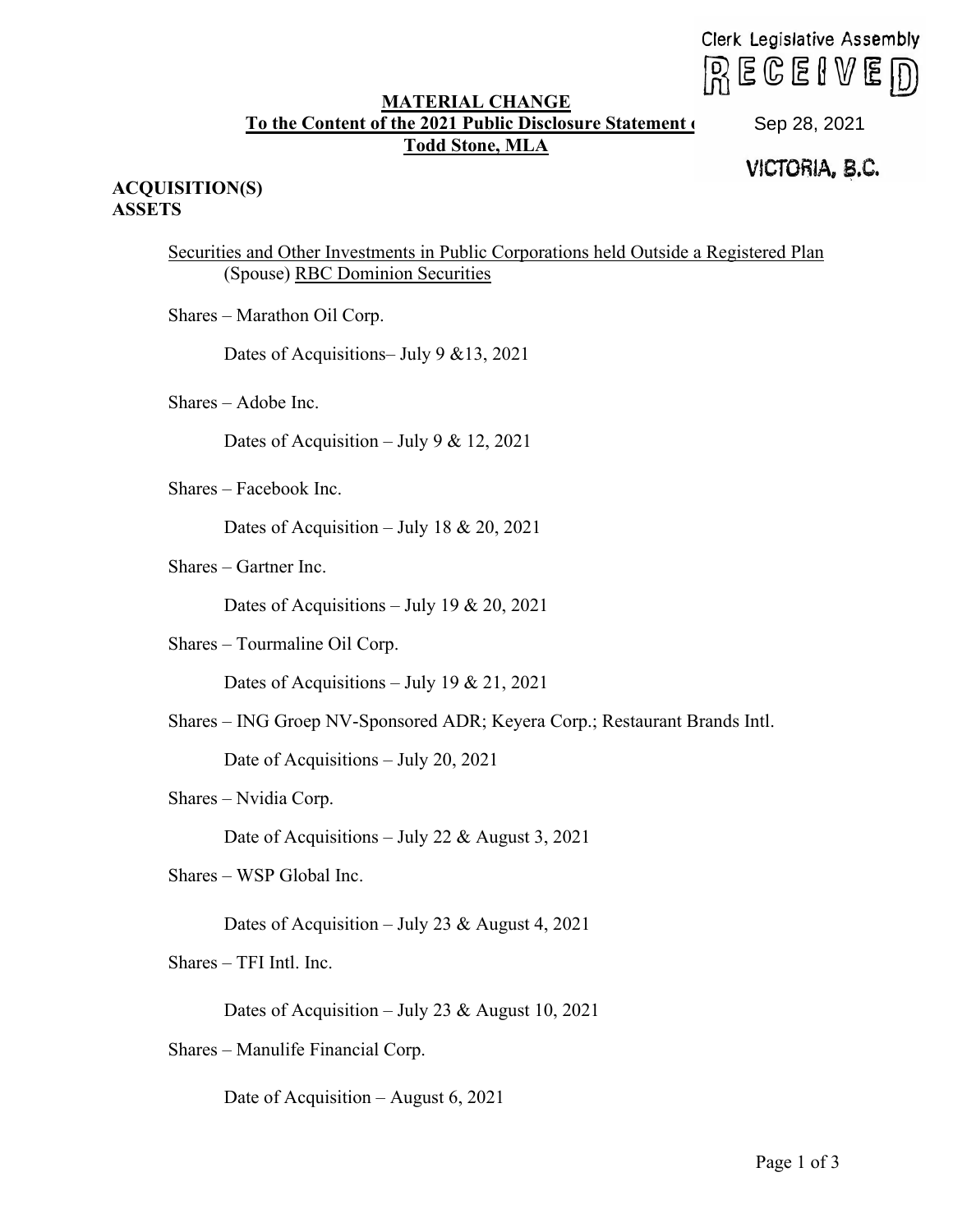Shares – Canadian Natural Resources

Date of Acquisition – August 20, 2021

Shares – Brookfield Asset Management Inc.

Dates of Acquisition – August 20 & 24, 2021

Shares – ABB Ltd. Sponsored ADR; Bank of Montreal

Date of Acquisitions – August 30, 2021

## **DISPOSITION(S) ASSETS**

| Securities and Other Investments in Public Corporations held Outside a Registered Plan |  |  |
|----------------------------------------------------------------------------------------|--|--|
| (Spouse) RBC Dominion Securities                                                       |  |  |

Shares – Crowdstrike Holdings Inc.

Date of Disposition (Partial) – July 8, 2021

Shares – Citizens Financial Group

Date of Disposition (Total) – July 9, 2021

Shares – Metlife Inc.

Date of Disposition (Total) – July 12, 2021

Shares – Schlumberger Ltd.

Date of Disposition (Partial) – July 14, 2021 Date of Disposition (Total) – July 19, 2021

Shares – Imperial Oil Ltd.; Barclays Plc ADR

Date of Dispositions (Total) – July 19, 2021

Shares – ASML Holdings; ABB Ltd. Sponsored ADR

Date of Dispositions (Partial) – July 21, 2021